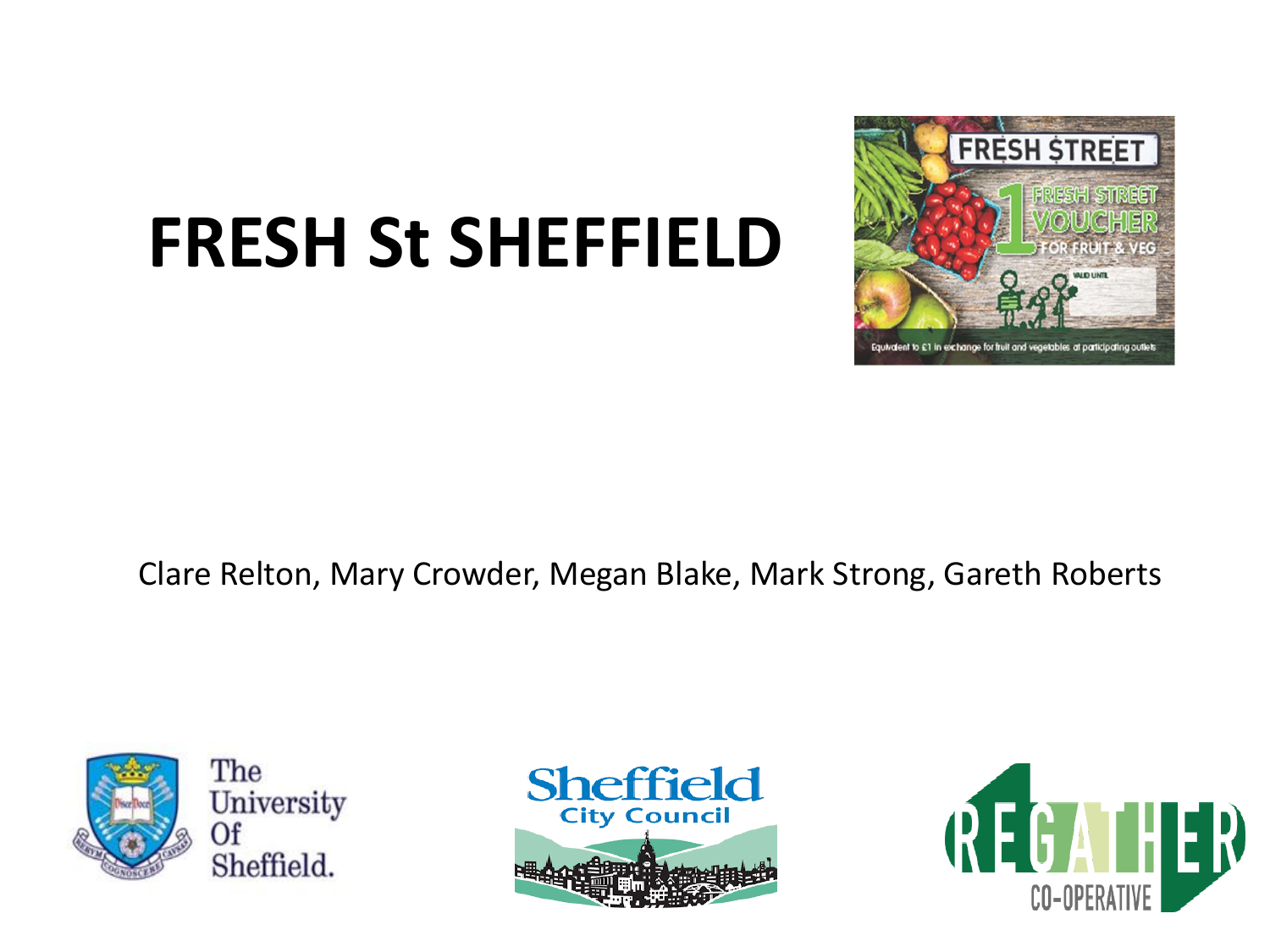# Background

- Many communities
	- unable *to "…afford, or have access to, food to make up a healthy diet"* (DH 2005)
	- high in processed foods and low in fresh fruit and veg.
- **How to create sustainable and healthy diets, eating behaviours and food systems?**
- Healthy Start vouchers target individual families
- **Area based approach?**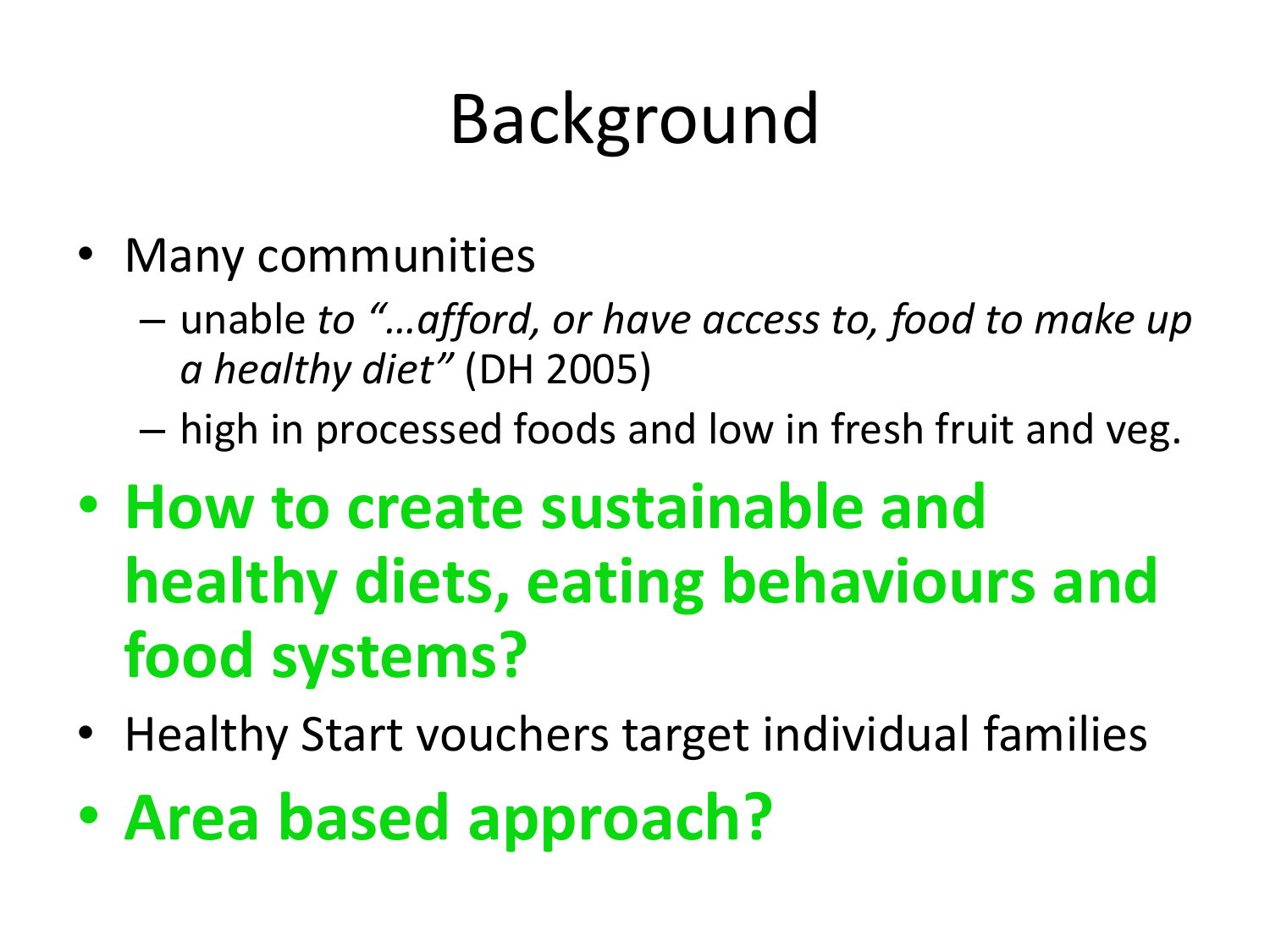#### Research Question

• Impact of **local supplier** specific **FV vouchers**  to **geographically defined communities?**

- What might this look like?
	- value, timing, voucher type, delivery..
	- how would it work with everything else that affects how and what people buy and eat?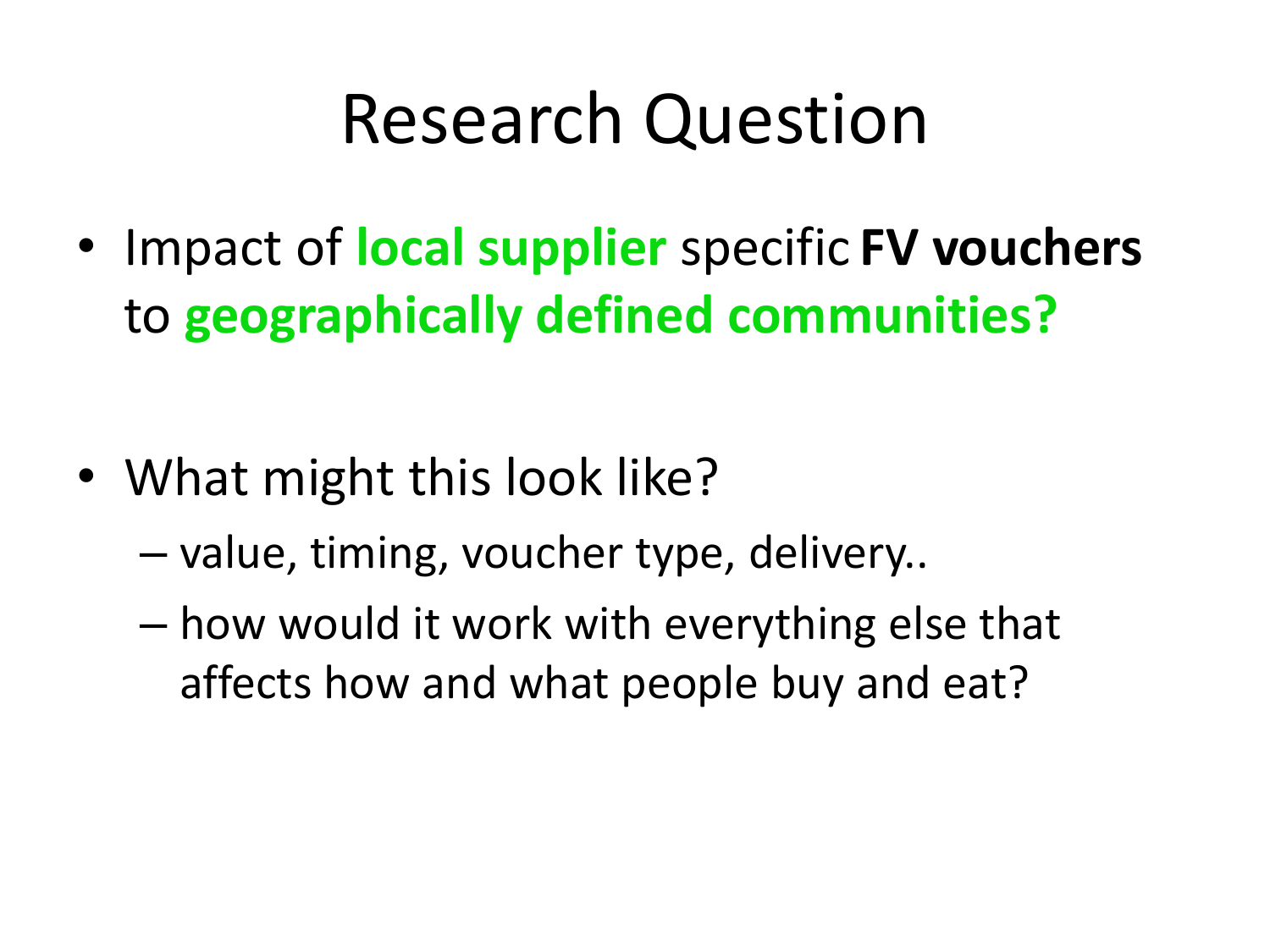## Started with Barnsley

- – Alexandra Rose Vouchers
	- Children's Centres
	- Area based approach
	- Results (wk 46)
- Sheffield
	- Area approach + FRESH St Vouchers + Veg bags
	- Early results (wk 13)
	- What next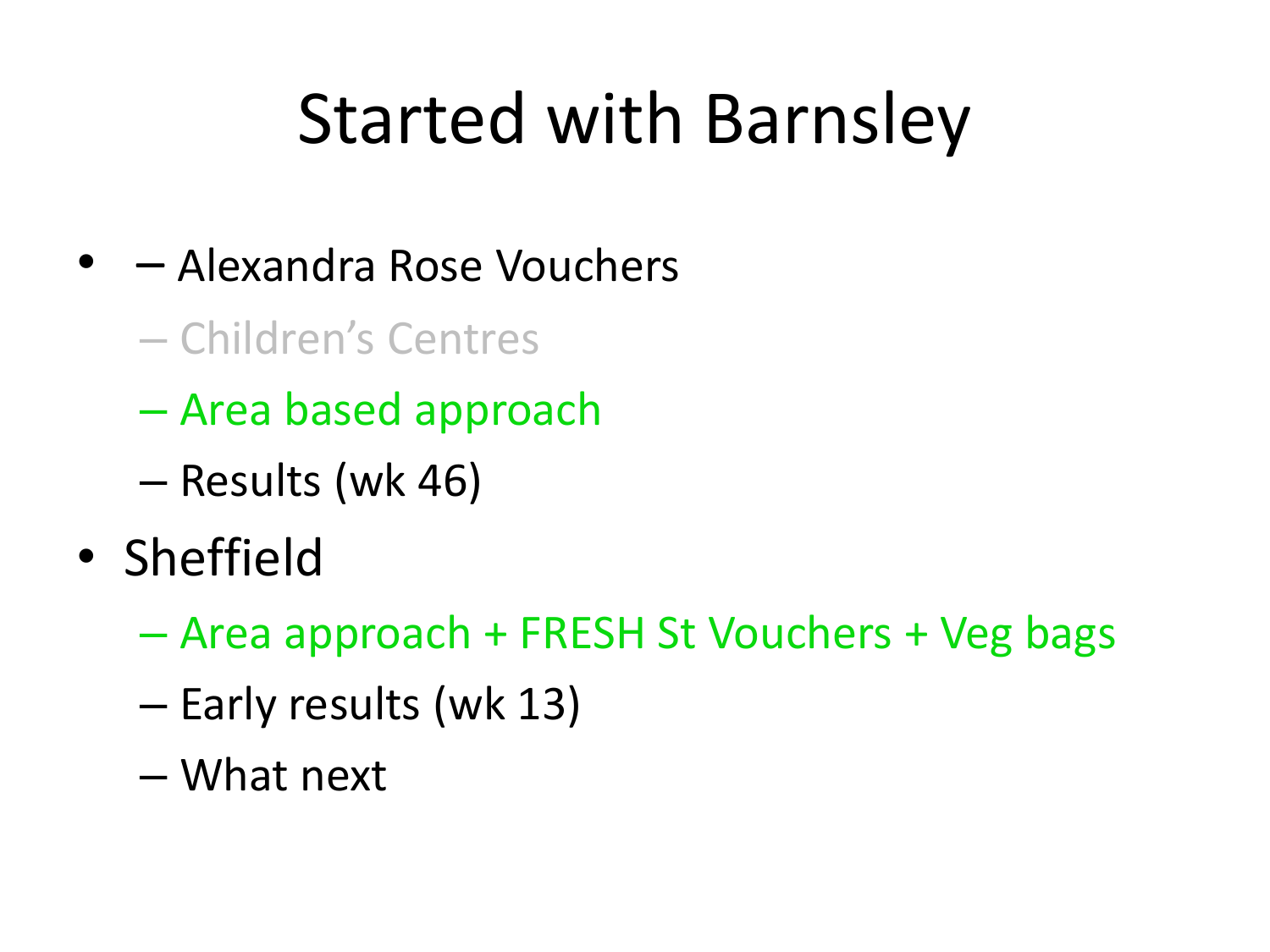# Sheffield - Partners and funding

- SCC £5k + £6k for vouchers
- Sheffield Food Network/Regather
	- locally produced fruit and veg
	- support development of local food co-ops in GV
	- £5k (Sustainable Food Cities veg cities) programme of community engagement actions
	- £2.5k (Gleadless Valley Masterplan Fund) additional community consultation & engagement.
- 4 Moor **market stalls** vouchers
- **Veg Bag delivered** by REGATHER (locally grown F&V)

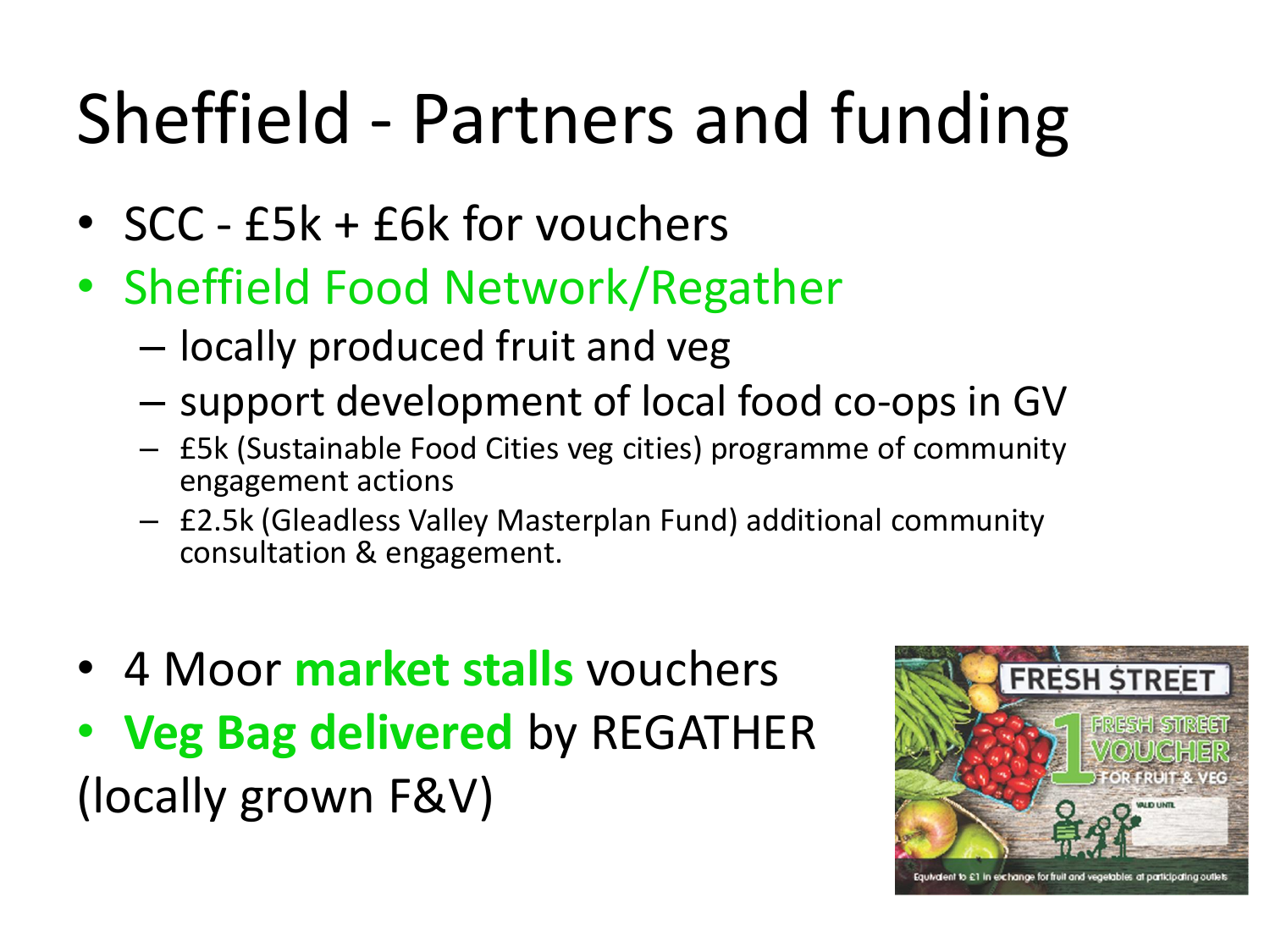#### Gleadless - Callow Place 56 x 2 bed flats

#### **Every flat/ household** offered **5 x £1 vouchers per wk + letter + veg based recipe + nutritional info**

- **FRESH St voucher scheme** –administered by university.
- Market traders reimbursed weekly in **cash**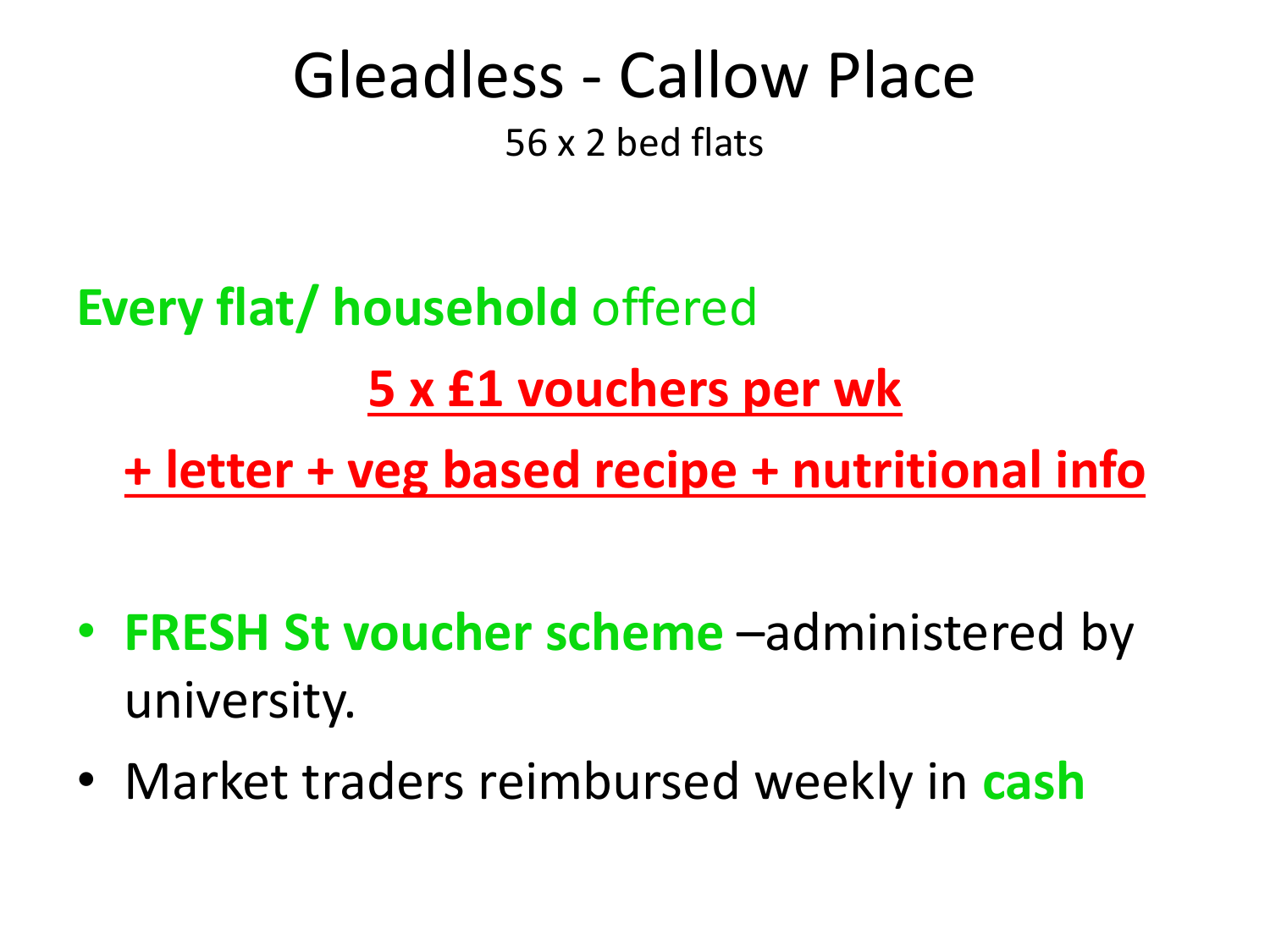# Joining FRESH St

- Pre-launch August 2018 Doorstep conversations and flyers
- Knocked on every door at least twice at different times of day.
- *Describe your main meal yesterday?*
- *Did you eat this alone or with friends/family?*
- *How often do you eat fruit?*
- *How often do you eat vegetables?*
- *Optional questions*
	- household make up,
	- how well knew neighbours
	- social activities organised by Regather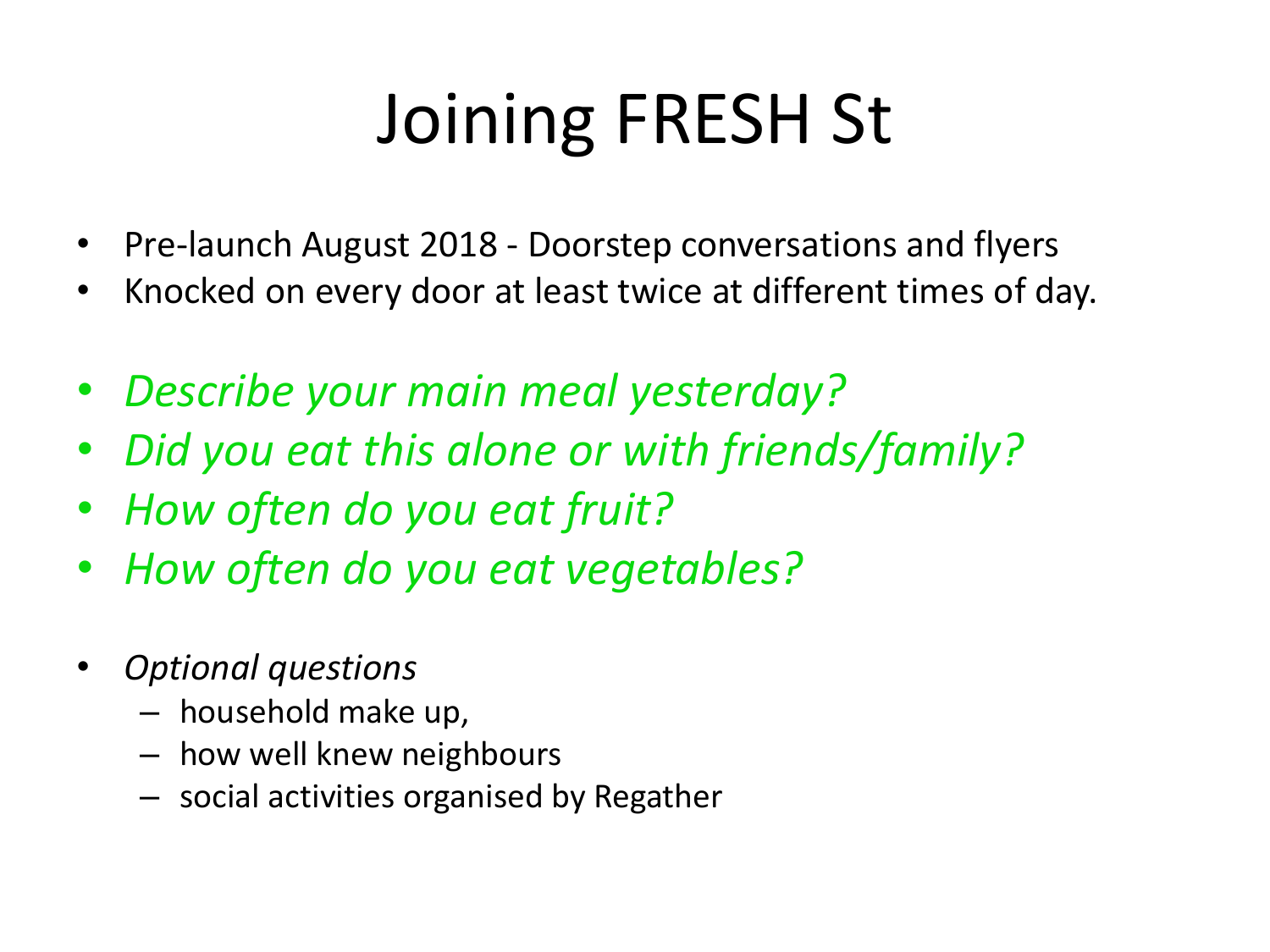## Households

- Started 25.10.18
- 40/ 56 households joined by week 5
- **Households: 1 – 3 people**
- 18 single occupancy; 17 two-person; 5 threeperson
- 5 households children under 18
- 19+ households someone 60+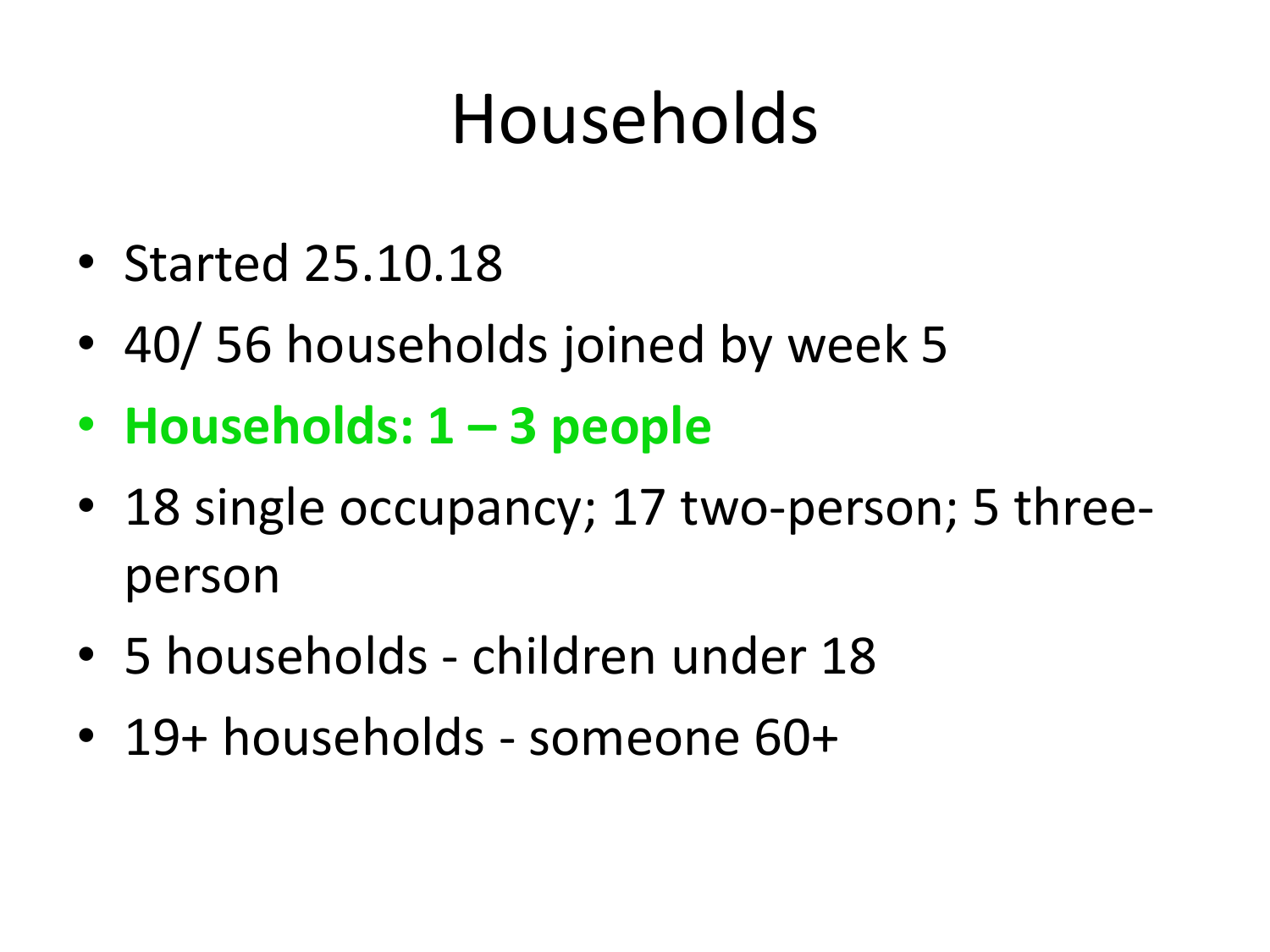#### How vouchers are having an impact

• *"used to just eat pasta, but now eat more fruit and veg because the vouchers make you think about what you are eating, and we are trying to eat more healthily"*

• *"having the vouchers and therefore having fruit and veg in the flat makes me eat it more".*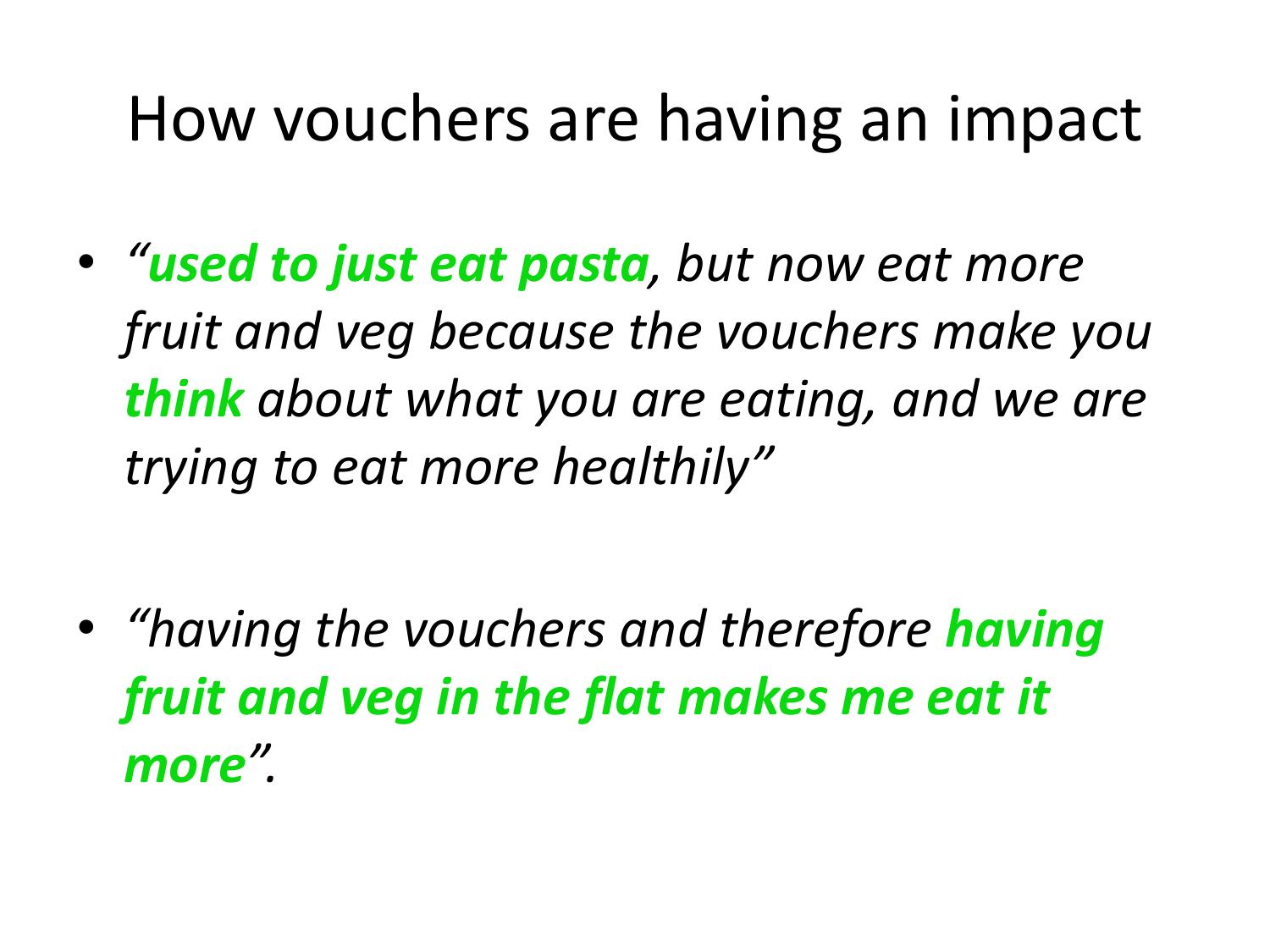# Results (wk 13)

- 2,690 vouchers distributed
- **73% redeemed**
- Mostly at the Moor Market stalls. **"vouchers bringing new customers"**
- Veg bags
	- 15 households tried veg bag delivery
	- 3 regular customers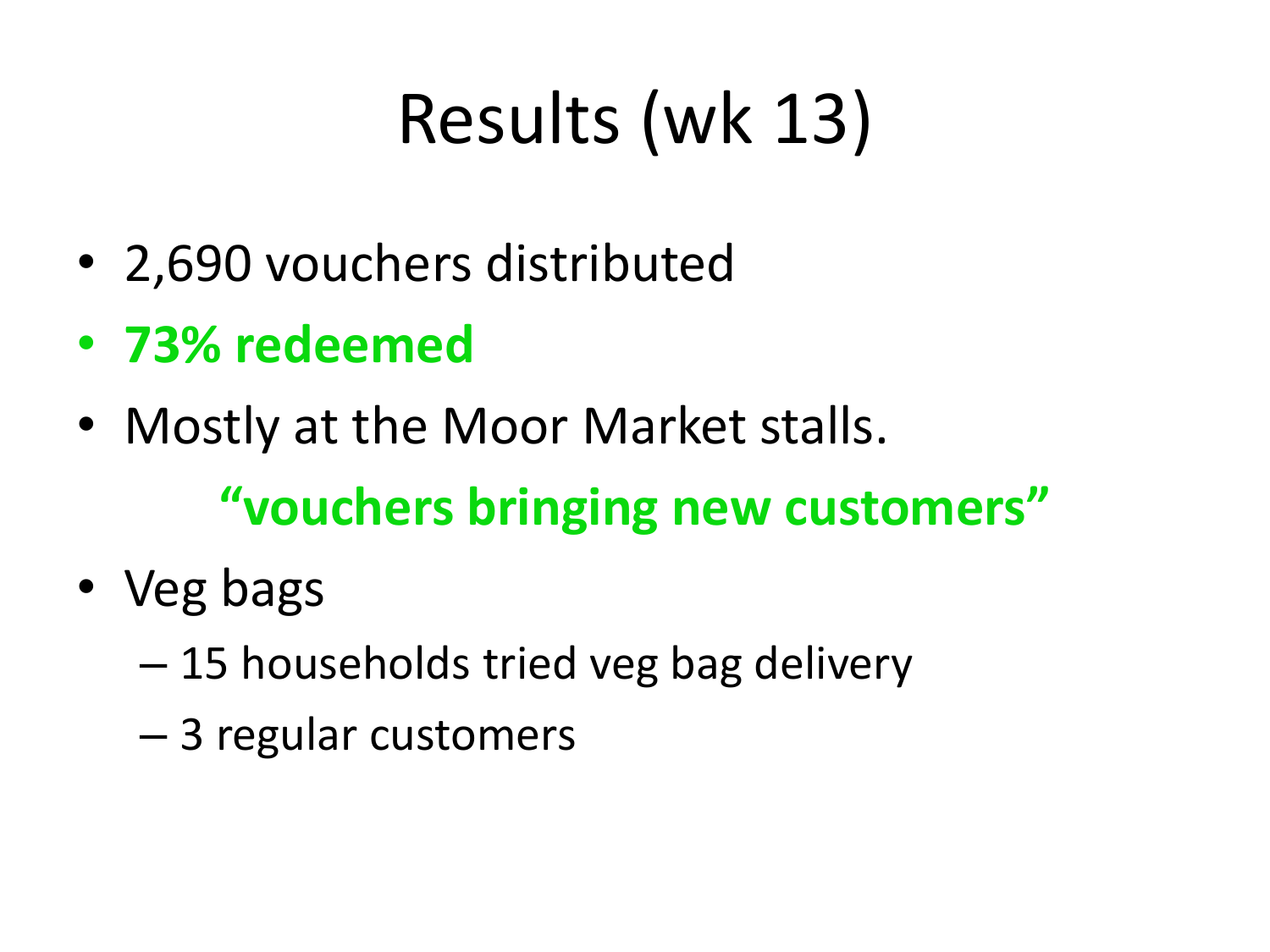#### Market stalls

"*I'm at the market more often since vouchers ….I've not bought F&V at Sainsbury's since I started getting vouchers*".

*"I will now carry on using market as it's a lot cheaper - get far more for your money and more variety".*

*"I've started going to meat stall in market that sells little joints 2 for £5 ….. I used to get meat at the coop".*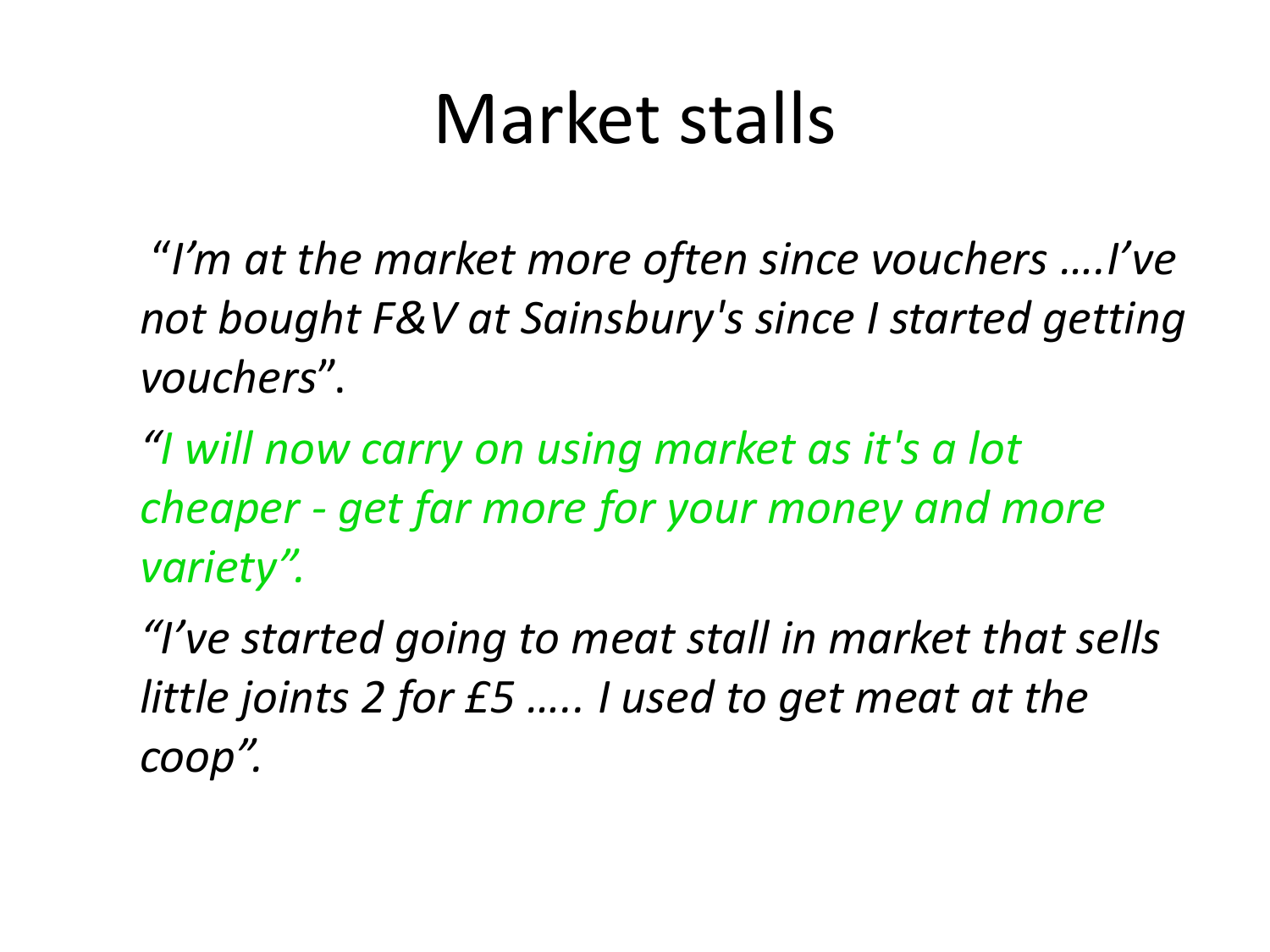# Veg bags

– *"It was delicious, especially the carrots which tasted like real carrots Fantastic flavour!"*

- Some prefer to choose their own fruit and veg. e.g.
	- *"got a veg bag at Christmas but didn't like some of the things in it. I prefer being able to pick myself".*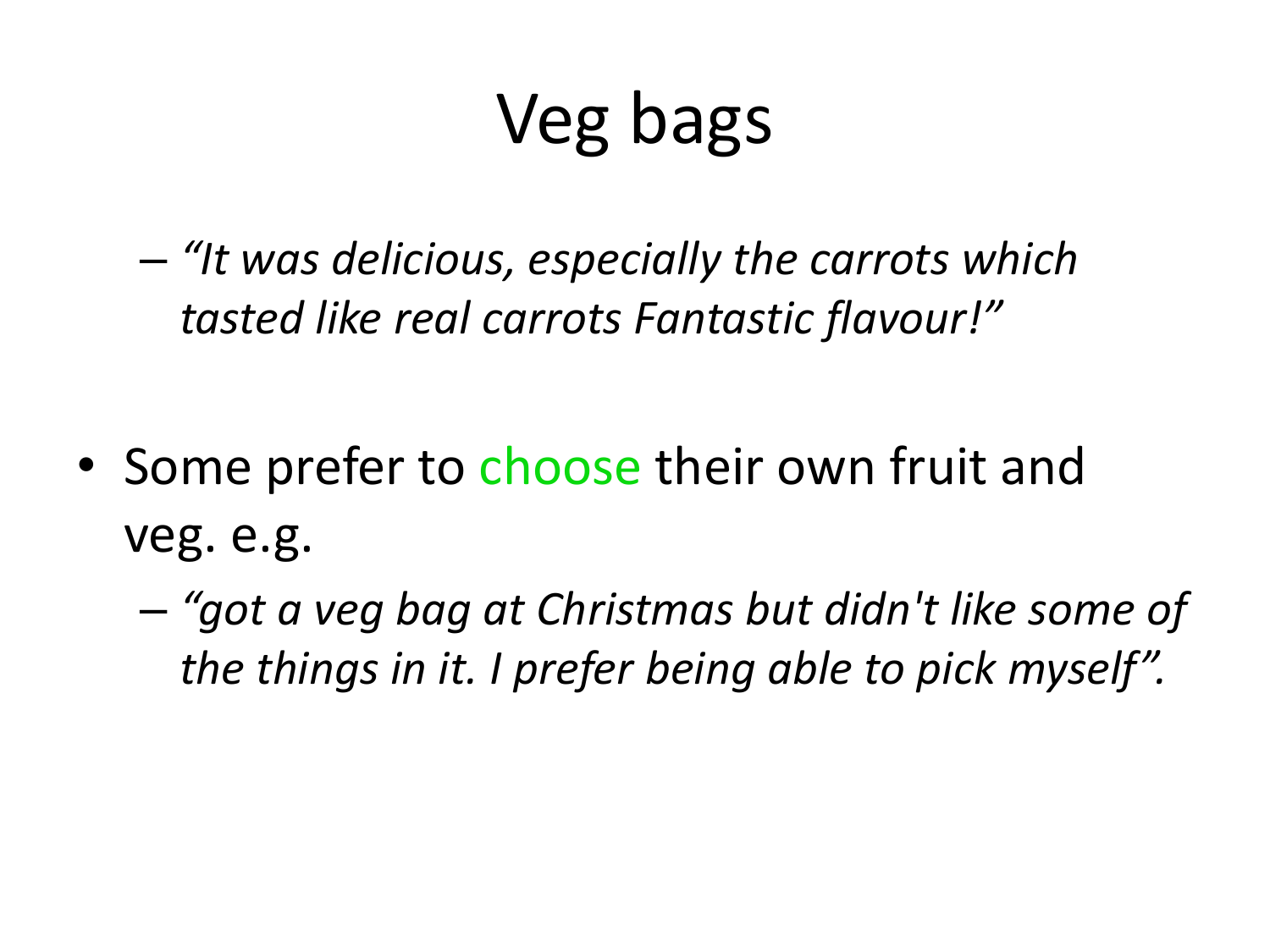## Cooking and eating patterns

- Most people eating more FV (esp fruit) *"eat more now because of the vouchers because they help and make us more excited about food"*
- People are eating more variety of FV *"This week I tried Chinese pears - beautiful! ... I wouldn't have bought these before vouchers…"*
- ….started cooking more e.g. making soups *… " I'd not done that since my husband died".*